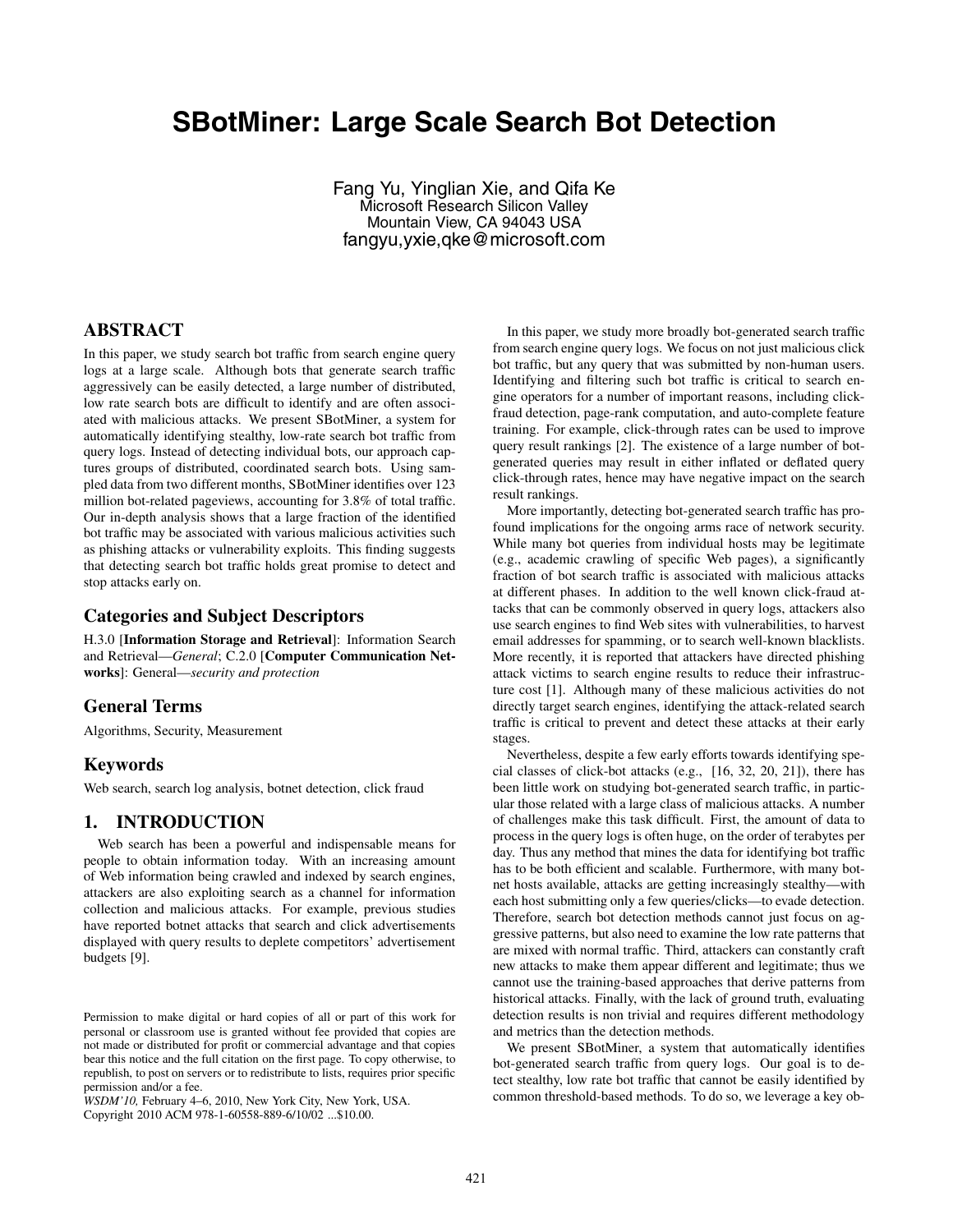servation that many bot-generated queries are controlled by a common master host and issued in a coordinated way. Therefore, while individual queries may look indistinguishable from normal user issued queries, they often show common or similar patterns when we view them in aggregate. Instead of reasoning whether an individual search event originates from a bot or not, SBotMiner gathers groups of users who share at least one identical query and click, and examines the aggregated properties of their search activities. By focusing on groups, our approach is robust to noise introduced by sophisticated attackers. It is also easier to verify captured groups, compared to individual users.

We have implemented SBotMiner on a large cluster of 240 machines in Dryad/DryadLINQ [14, 31] and it can scalably process 700 GB data in 2 hours. Using sampled data from query logs collected in two different months, SBotMiner identifies 123 million bot-generated page views, which account for 3.8% of the total sampled query traffic. We further perform a detailed study of the detected bot-traffic. Our key findings include:

- Attackers are leveraging search engines for exploiting vulnerabilities of Web sites. SBotMiner Identifies 88K searchbot groups searching for various PHP scripts and ASP scripts.
- Search bots are spread all over the world. Search bots from different countries display different characteristics. Search bots from countries with high speed Internet access, e.g., Japan, Singapore, US, are more aggressive in submitting queries than those from other locations.
- The results of SBotMiner can be useful for other security applications. For example, SBotMiner identifies a phishing attack that tried to steal a large number of messenger account credentials.

To our knowledge, we are the first to perform a systematic study of a broad class of bot-generated search traffic. Although our results and findings are based on sampled snapshots of query logs, they demonstrate that detecting and analyzing bot-generated search traffic has two advantages: It is not only useful to detect and stop attacks targeting directly at search engines, but is also promising as a general method for identifying a wide class of malicious activities in the Internet.

## **2. RELATED WORK**

Search engines receive a large amount of bot-generated traffic. For example, search engine competitors and third-parties often generate bot-traffic to study the query latency and result qualities [10, 23]. Academic researchers could also use scripts to gather information from search engines (e.g., [3, 27]). These types of bots are not related with attacks. However, identifying and filtering them from the query log is essential for mining data and computing statistics.

Beside these legitimate bots, there also exist a number of malicious search bots, for example, click fraud bots. Click Forensics estimated that the percentage of click fraud reached 12.7% in the second quarter of 2009 [8]. Google also reported a type of click bot attack called ClickBot.A [9, 12] that involves more than 100,000 compromised botnet hosts. Each bot host is very stealthy and conducts low frequency click frauds.

To fight click fraud, several methods have been proposed. Some are based on click through rates and duplicated clicks [16, 32], while others [20, 21] use statistical techniques to identify specific patterns of the click fraud traffic [19]. These approaches are mostly postmortem-based detection. Majumdar et al. proposed a content



**Figure 1: Processing Flow.**

delivery system to verify broker honesty under standard security assumptions [18].

Besides click fraud, there are many other malicious activity related searches in the Internet [25]. Moore et al. [22] identified four types of evil searches and showed that some Web sites have been compromised shortly after evil Web searches. For example, attackers searched a known PHP vulnerability that affected all versions of PHPizabi [11]. By searching *"phpizabi v0.848b c1 hfp1"*, attackers can gather all the Web sites that have this vulnerability and then subsequently compromise them.

All the above work detects particular types of search bots based on the prior knowledge of the bot activity characteristics. To our knowledge, there has been no systematic approach to identify search bot in general. A recent study by Buehrer et al. [5] analyzed the search logs and provided high-level characteristics of suspicious search traffic. The study primary focuses on the anomalies in the search logs for detecting aggressive search bots.

However, not all search bots are aggressive. For example, Click-Bot.A is stealthy and thus cannot be detected using the common threshold-based methods. Our goal in this paper is to detect these stealthy bot activities. We mainly target distributed search bots that involve many users and span multiple IP addresses, for example, botnet-based search bots.

Botnet detection has received much attention in network security. A large number of study focused on spamming botnets [34, 33, 30, 7, 26, 13]. Recently, botnets are also shown to conduct DDoS attack [24] and steal financial data such as credit card accounts and PayPal accounts [28]. In this paper, we aim to take a first step towards a systematic approach to identify search bots. We compare the captured search bot IP characterizes against the spamming botnet IP properties. We hope our study can shed light on the problem of detecting and understanding search bots in general.

## **3. METHODOLOGY**

SBotMiner explores the distributed nature of stealthy attacks, where distributed bots are controlled by a remote commander. Since bots follow scripts issued by the commander, bot-generated activities are similar in nature. SBotMiner leverages this property and aims to identify groups with similar search activities.

Figure 1 shows the high-level processing flow of SBotMiner. It consists of two steps. The first step is to identify suspicious search activity groups that significantly deviate from history activities. These groups include both the search bots and also flashcrowd events. In the second step, SBotMiner adopts a matrix-based approach to distinguish the search bots from flash crowds. Next, we present these two steps in detail.

## **3.1 History-based Suspicious Group Detection**

The motivations of search bots are usually very different from human users. For example, they could excessively click a link to promote the pagerank, or click competitor's advertisements to de-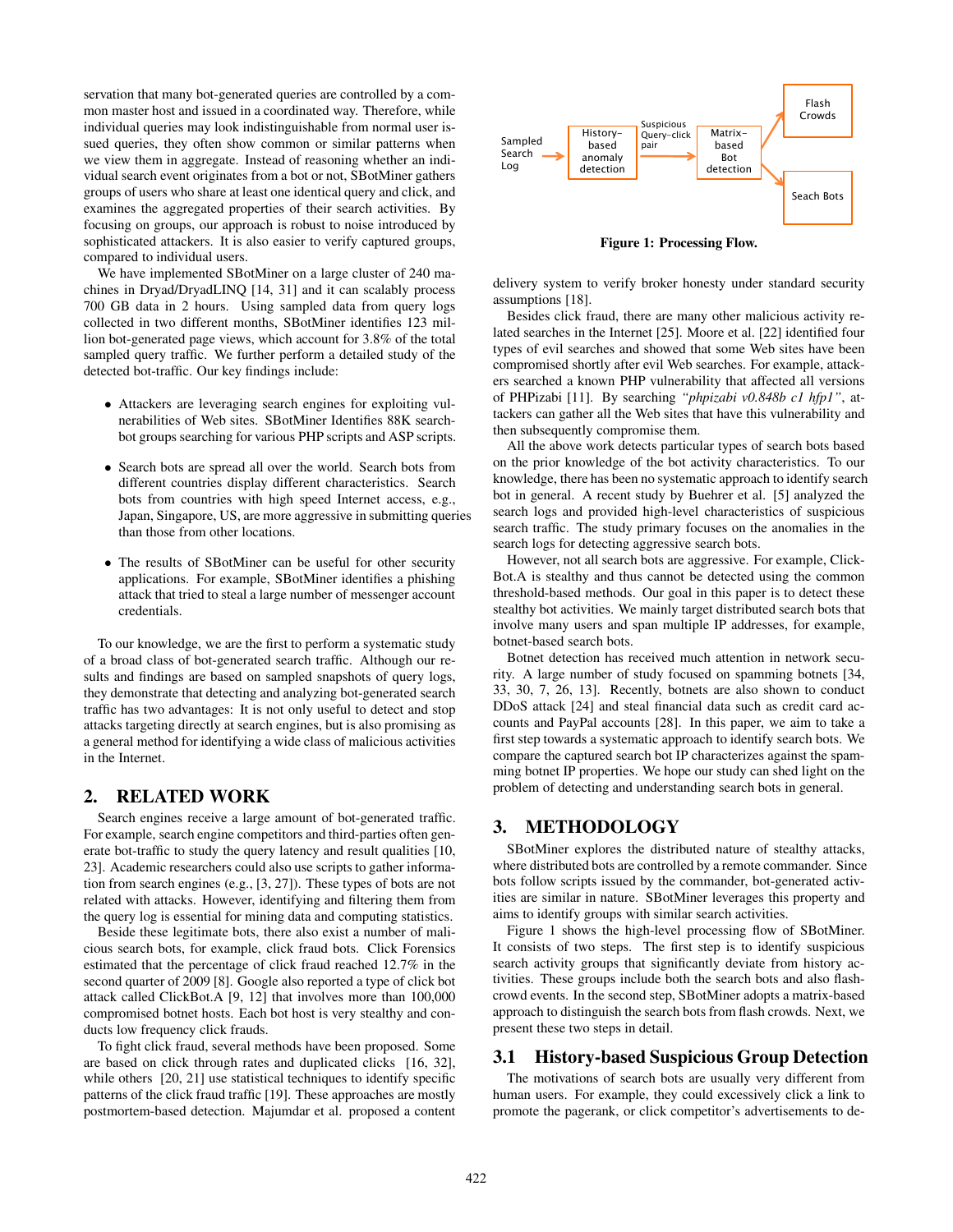

**Figure 2: Query-click histogram comparison. (a) history histogram, (b) current histogram.**

plete their advertisement budget. In these cases, they want to influence the search engine to change the search results. As a result, query click patterns of search bots must be significantly different from normal users. Also attack traffic is usually short-lived, as many attackers need to rent many compromised machines to perform distributed attacks. Therefore, we use a history-based detection approach to analyze the change of query-click patterns to capture the new attacks.

Each query  $q$  to the search engine retrieves a query result page. On the page, there could be many links  $\{L_1, L_2, ..., L_n\}$ , including all the search results and advertisement links. A user can click zero or more of such links. Note that no click is treated as a special type of click. Given the click statistics, we can build a histogram of click distributions of query  $q$  as illustrated in Figure 2. Each bar corresponds to one link L*<sup>i</sup>* and the bar value is the corresponding percentage of clicks. The histogram of query-click distribution may change over time. For example, Figure 2(a) shows a the histogram of query  $q$  in history and (b) shows the current histogram.

We use a smoothed Kullback-Leibler divergence to compare the histogram of query click activities against history. Denote  $H_s(i)$ ,  $i =$  ${L_1, ..., L_n}$ , the history histogram of clicks on  $L_i$ , and  $H_c(i)$  the current histogram of clicks. The histogram  $H(i)$  is normalized such that  $\sum_i H(i) = 1$ . The Kullback-Leibler divergence [17] from current histogram *H* to the histogram *H* is defined from current histogram  $H_c$  to the history histogram  $H_s$  is defined as:

$$
D_{KL}(H_c||H_s) = \sum_i H_c(i) \log \frac{H_c(i)}{H_s(i)}
$$
(1)

Note that the Kullback-Leibler divergence is always non-negative, i.e.,  $D_{KL}(H_c||H_s) \ge 0$ , with  $D_{KL}(H_c||H_s) = 0$  if and only if  $H - H$  $H_c = H_s$ .

Intuitively, D*KL* measures the difference between two normalized histograms. For each link L*<sup>i</sup>* associated with a given query, the ratio  $\frac{H_c(i)}{H_s(i)}$  measures the frequency change of clicks on the link  $L_i$ . The log of this ratio is then weighted by the current click frequency  $H_c(i)$ , and the Kullback-Leibler distance in Equation 1 is the sum of the weighted log ratios over all clicked links  $i = \{L_1, ..., L_n\}$ .

Kullback-Leibler distance and its variants have been used in many applications including query expansion [6] and text categorization [4] in information retrieval. For our search bot detection application, we make two changes to Equation 1:

- First, we want to detect search bots that are currently active. In other words, we are only interested in links that receive more clicks. To account for this we replace the log ratio by  $\max\{\log \frac{H_c(i)}{H_s(i)}, 0\}.$
- Second, if the current click histogram is similar to history histogram but the total number of clicks associated with a query is increased significantly, we still want to mark such

query-clicks as suspicious for further examination using a matrix-based method (see next section), especially for those rare query terms that are associated with only one type of clicks (normalized histogram would be the same for these queries). For this purpose, we add the second term  $\log \frac{N_c}{N_s+1}$ <br>to the Kullback-I eibler distance, where N, is the total numto the Kullback-Leibler distance, where N*<sup>c</sup>* is the total number of clicks currently received for a given query, and N*<sup>s</sup>* is the total number of clicks associated with the same query in the history (we use  $N_s + 1$  to avoid potential overflow when  $N_s = 0.$ ).

The final modified Kullback-Leibler distance becomes:

$$
D_{KLm}(H_c||H_s) = \log \frac{N_c}{N_s + 1} + \sum_i H_c(i) \max\{\log \frac{H_c(i)}{H_s(i)}, 0\}
$$
\n(2)

We use a smoothing version of  $H_s(i)$  to avoid overflow in  $D_{KLm}$ , by replacing zero values in  $H_s(i)$  with a small value  $\epsilon$ . Specifically, we define we define

$$
H_s(i) = \begin{cases} \beta H_s(i), & \text{if } H_s(i) > 0\\ \epsilon, & \text{otherwise} \end{cases}
$$

Here  $\beta$  is a normalization factor such that the resulted histogram satisfies  $\sum_i H_s(i) = 1$ .<br>If there is significant of

If there is significant difference  $(D_{KLm}(H_c||H_s) > \alpha)$  between<br>the history histogram and current one, we conclude the related the history histogram and current one, we conclude the related query  $q$  as a suspicious query. For a link that is more popular than history, we pick it as the suspicious click  $c$  and form a query click pair  $\langle q, c \rangle$  (abbreviated to QC pair in the rest of the paper, and the lowercase  $qc$  denotes a particular  $QC$  pair value). Note that for one query, if multiple links are becoming popular, multiple QC pairs are generated. In our experiment, SBotMiner conservatively sets  $\alpha$  to be 1 and also requires each group to have at least 100 users so that we can study the group similarity of these users.

Our history-based detection captures events that suddenly get popular. These events can include both bot events and flash-crowd events. Next, we use a matrix-based approach to distinguish the two cases.

#### **3.2 Matrix-based Search-bot Detection**

The main difference between the bot traffic and flash crowds is that bot traffic is generated by a script. In contrast, flash crowd activities are originated from human users. Therefore, the flash crowd groups exhibit a higher degree of diversity. In other words, although the users who generate the flash crowd traffic share the same interest at one time, e.g., searching Michael Jackson and clicking his webpage, they can have different search history and also diverse system configurations such as different browsers and operating systems. In this paper, we use the query history as a feature to drive the matrix-based approach, and use other features such as system configurations for validation (Section 4.2).

The matrix-based algorithm leverages the diversity of users to distinguish bot events from flash crowds. For each suspicious QC pair qc detected by the history-based algorithm, we first select all users  $U_{qc}$ = { $U_1, U_2, ..., U_m$ } who performed this query-click activity and then extract all the search traffic from  $U_{qc}$  into a group G. Suppose there are *n* unique queries  $\{Q_1, Q_2, ..., Q_n\}$  in the group, we construct a matrix  $M_{qc}$  as shown in Figure 3. Each row in the matrix corresponds to a query and each column represents a user.  $M_{qc}(i, j)$  denotes the number of query  $Q_i$  originated from user  $U_j$ .

Figure 4 illustrates two representative matrixes. Figure 4(a) is a flash-crowd matrix, where users share one identical query  $q$  (last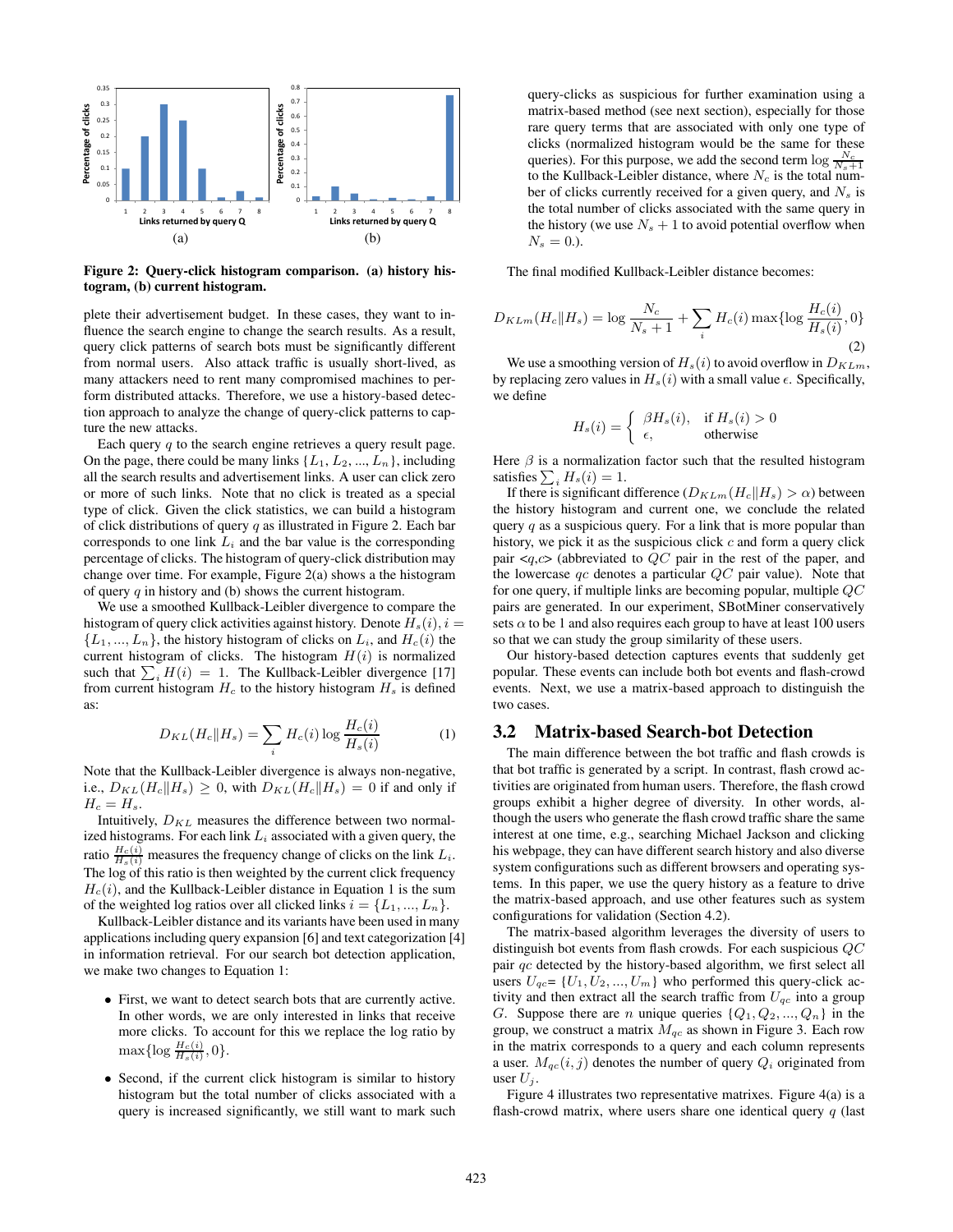

**Figure 3: Matrix Representation.**



**Figure 4: Query-click histogram comparison. (a) a flash-crowd matrix, (b) a bot matrix, shaded columns are correlated users.**

row), but their other queries are diverse and uncorrelated. Figure 4(b) is a bot matrix, where many users (shaded columns) in this matrix have identical/correlated behavior.

In some extreme cases, bot activities are very dedicated, with each bot user only issuing one or a few queries. For these easy cases, we use a metric  $F_{qc}$  to quantify the "focus-ness" of the group, i.e., percentage of traffic originating from users that searched only for  $q$  over the total traffic in  $G$ .

$$
F_{qc} = \frac{\sum_{j} \{ M_{qc}(q, j) | \forall j, s.t. \sum_{i \neq q} M_{qc}(i, j) = 0 \}}{\sum_{ij} M_{qc}(i, j)}
$$
(3)

Figure 5 shows the distribution of F*qc* across all groups that are detected by the history-based scheme. We can see that more than 10% of groups have F*qc* equal to zero. This shows that users who perform these  $qc$  pairs all conduct some other queries as well, suggesting that these groups to be flash crowd groups. There is a small fraction of groups with F*qc* between 0.1 and 0.6. A majority (70%) of the groups have F*qc*>0.7. For these groups, at least 70% of users conduct the  $qc$  pair query do not issue other queries. When  $F_{qc}$  is close to 1, it means almost all the users in the group search only  $q$ . They are very suspicious groups as normal users have diverse activities. SBotMiner conservatively sets  $F_{qc} = 0.9$  as the threshold for selecting bot groups.

By looking at the user-group properties, our approach is robust to a small amount of noise (i.e., coincident legitimate search traffic). It is also easier to validate bot-groups than individual bots because we can compare the similarity of the activities within a group, e.g., whether they use the same user agent.

## **3.3 Separating Bot Traffic from User Traffic**

The matrix-based detection method presented in the last subsection provides a base for us to detect groups with a dominant fraction of bot search traffic. However, using a single fixed threshold



**Figure 5: Fraction of groups vs.** F*qc***.**

of the group "focus-ness" F*qc* requires us to set a very conservative threshold (close to 1) to reduce the false positives. If an attacker picks a more popular query by normal users, the fraction of bot traffic may not be large enough to meet the strict threshold and hence SBotMiner may miss the corresponding group in detection. Furthermore, each bot user may submit multiple queries, and therefore appears to be normal users. In these two cases, we would still like to catch the bot-traffic group and further separate bot-generated query/clicks from normal user traffic.

To do so, we perform principal component analysis (PCA) [15] on those query matrices that do not meet the "focus-ness" threshold. PCA is a statistical method to reduce data dimensionality without much loss of information. Given a set of high-dimensional data points, PCA finds a set of orthogonal vectors, called principal components that account for the variance of the input data. Dimensionality reduction is achieved by projecting the original highdimensional data onto the low-dimensional subspace spanned by these orthogonal vectors.

The rational of adopting PCA for our analysis is that since bot users from one group are controlled by the same script, their queries are often strongly correlated, for example, all submitting a similar set of queries. We can therefore use PCA to identify the correlated bot query patterns that are hidden among a large variety of normal user queries.

Given a query matrix  $M_{qc}$ , we first convert it into a binary matrix  $B_{qc}$ , where  $B_{qc}(i, j) = 1$  iff  $M_{qc}(i, j) > 0$ . PCA is then performed on the converted binary matrix. Since bot user queries are strongly correlated while normal user queries are not, intuitively the subspace defined by the largest principal component corresponds to the subspace of bot user queries if they exist. So SBotMiner selects the largest principal component denoted as  $E_1$  and computes the percentage of data variance  $P_1$  accounted for by  $E_1$ . A large  $P_1$ means a large percentage of users all exhibited strong correlations in their query patterns and are thus suspicious.

To further identify these suspicious users, for any matrix B*qc* with  $P_1$  greater than a threshold (currently set to 60%), the next question is how to identify the column vectors that correspond the subspace defined by  $E_1$ . To do so, we project  $B_{qc}$  onto the subspace defined by  $E_1$  to obtain a projected matrix  $B'_{qc}$ . For each column (user) vector  $u_i$  in the original matrix  $B_{qc}$ , denote its corresponding vector in the projected matrix  $B'_{qc}$  as  $u'_i$ . If the  $L_2$  norm difference between  $u_i$  and  $u'_i$  is very small, that means the projection onto the subspace  $B'_{qc}$  does not change the vector  $u_i$  much and the principal component  $E_1$  describes the data well. Therefore, SBotMiner selects the  $k$  user vectors with the smallest  $L_2$  norm differences  $||u_i - u'_i||$  that accounts for the energy in the subspace of  $E_1$ . To do so, we choose k such that

$$
k = \lfloor m \times \frac{||E_1||_2}{||E||_2} \rfloor
$$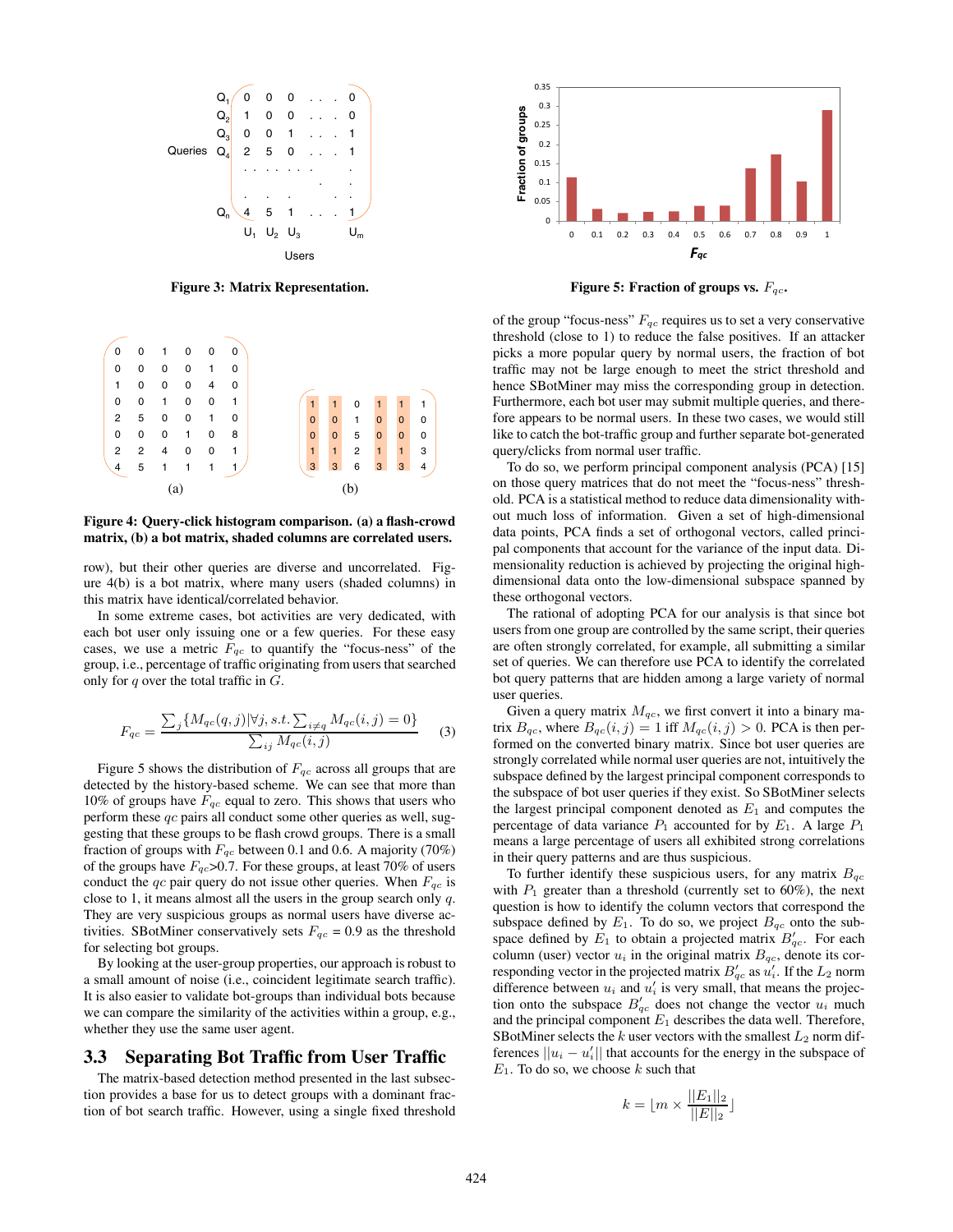|                | Features                |  |  |  |
|----------------|-------------------------|--|--|--|
| For detection  | User ID (anonymized)    |  |  |  |
|                | Query term              |  |  |  |
|                | Click                   |  |  |  |
| For validation | <b>IP</b> address       |  |  |  |
|                | Cookie (anonymized)     |  |  |  |
|                | Cookie creation time    |  |  |  |
|                | User agent (anonymized) |  |  |  |
|                | Form                    |  |  |  |
|                | Is Javascript enabled   |  |  |  |

#### **Table 1: Features.**

| Time       | <b>Total Sampled Pageviews</b> |  |  |
|------------|--------------------------------|--|--|
| Feb data   | 1,722,390,355                  |  |  |
| April data | 1.662.815.486                  |  |  |

#### **Table 2: Data.**

The corresponding  $k$  users are the suspicious users in a group as their query vectors changed the least from the original space after projecting into the reduced 1-dimension subspace.

In practice, since the number of columns (users)  $m$  in a matrix can be very large, to reduce the computation complexity, we sample 1000 users to construct a smaller sampled query matrix M*qc* and perform the above computation on only the sampled matrix. Correspondingly, the  $k$  selected suspicious users are only from the sampled matrix. In order to identify all such similar suspicious users, we look back into the query log and identify all the users that have identical search patterns (i.e., with identical query/click pairs) to at least one of the suspicious users from the sample matrix. The output are therefore the expanded bot-groups.

## **4. RESULTS AND VALIDATION**

We sampled two months of search logs (February and April 2009). Each month of sampled data contains over 1 billion pageviews as shown in Table 2. A pageview records all the activities related to a search result page. From a pageview, we extract nine features as shown in Table 1: user ID(recorded in the cookie), query terms, clicks, query IP address, cookie, cookie creation date, user agents, FORM, and whether Javascript is enabled. Due to privacy concerns, user ID, cookie, and user agents are anonymized by hashing. In addition, when we look at IP addresses in the log, we focus mostly on studying the IP addresses in a region, rather than examining a particular IP address.

Among these features, the first three features (user ID, query terms, and clicks) are used for detection and the remaining six are used for validation.

We implement SBotMiner on the Dryad/DryadLINQ platform, where data are processed in parallel on a cluster of 240 machines. We first partition the data according to queries and examine the query-click histograms of different queries in parallel. The output of this step is a set of suspicious  $QC$  pairs. In the second step, we partition the data according to users and process users in parallel. This step extracts all the activities of users that are associated with suspicious QC pairs. Finally, each QC pair is processed in parallel using the matrix-based detection scheme. The entire process of SBotMiner can be finished within 2 hours to process the 700GB of sampled data.

## **4.1 Detection Results**

Table 3 summarizes our detection results. The history-based detection scheme detects more than 500K groups in February and



**Figure 6: Number of unique users per search bot.**



**Figure 7: Number of search activities per user.**

480K groups in April. Among these groups, a dominant fraction of the bot-search activities can be detected using the simple group "focus-ness"  $F_{qc}$  metric. With  $F_{qc} = 0.9$ , the matrix-based approach identifies 280K groups in February and 322K groups in April to be bot groups. In total, these groups involve over 60 million pageviews in February and 63 million pageviews in April, which roughly account for 3.8% of the total sampled traffic.

We look at the number of user IDs per searchbot group detected with the F*qc* metric. Figure 6 shows the distribution. The x-axis is the number of unique user IDs per group and y-axis is the corresponding number of groups. We can see that over 58K groups are small (with just 100 user IDs, where 100 is our threshold of the distributed search bot). There are several large bot groups, with the largest one containing 1.3 million user IDs.

Figure 7 shows the search activity per user ID. A majority of the user IDs are quite transient, conducting only one search. This could also be caused by the fact that some search bots disable cookies, so each search query will generate a new user ID. However, we do capture some bot users that are aggressive. The most aggressive user conducted 199K searches. This user may have utilized a script to obtain realtime stock price. The script generateed multiple queries per second (see Section 5.3.4 for more details).

For the remaining suspicious groups, SBotMiner performs PCA and detects 137 groups as bot-search groups using both February and April's sample data. Figure 8 shows the cumulative distribution of these group sizes. Majority of the groups (90%) have fewer than 4,000 unique bot-users, with a few groups being very large with more than 10,000 users.

Although the number of groups detected using PCA is small, interestingly, we find a phishing attack among them by analyzing the groups with the most number of users. This attack happened in April, using which data, SBotMiner identifies five large groups involving more than thousands of unique users that all searched the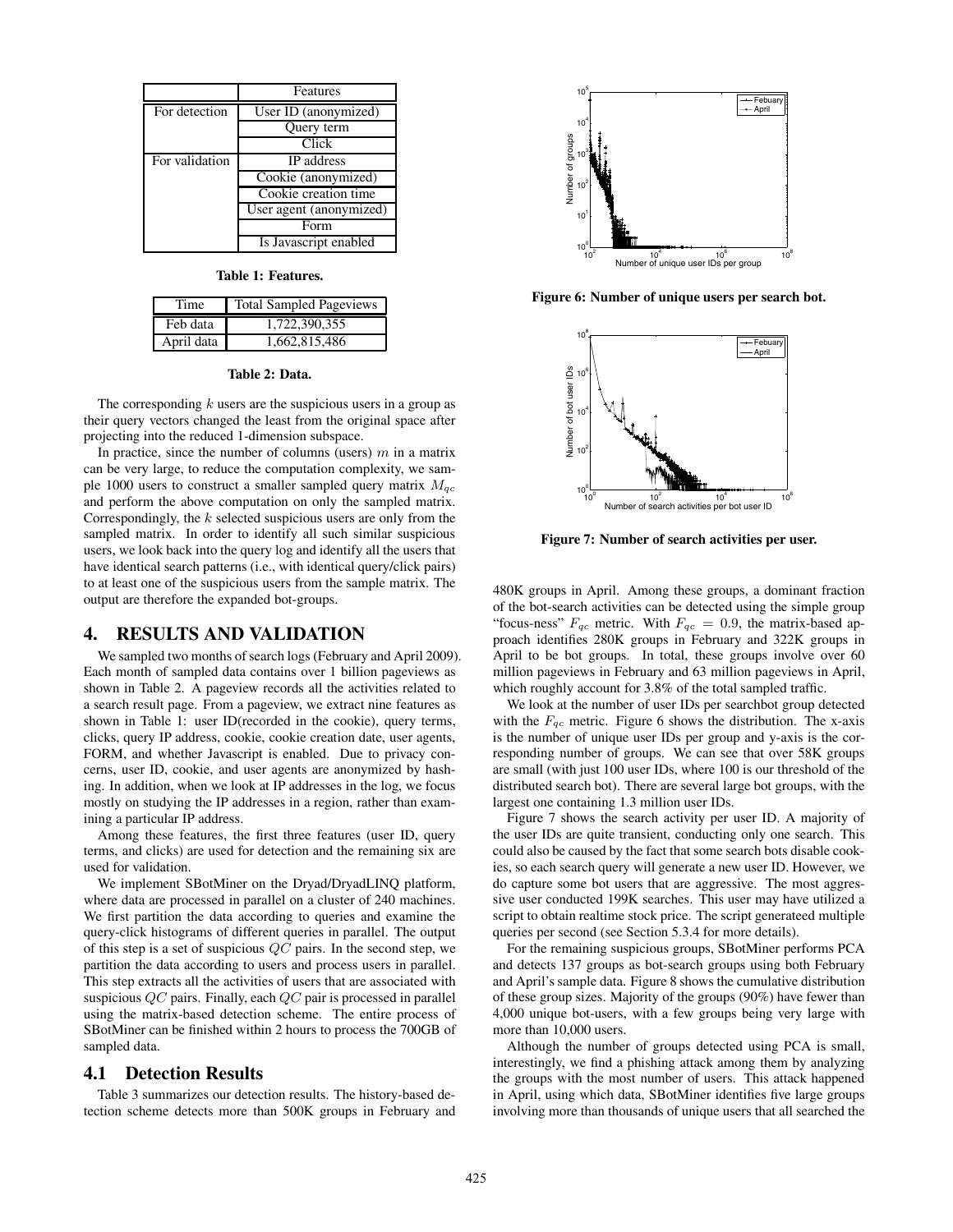|            | Suspicious groups | Bot groups | <b>Total Pageviews</b> |            | Unique user IDs   Unique IP addresses |
|------------|-------------------|------------|------------------------|------------|---------------------------------------|
| Feb data   | 543.600           | 280.767    | 60.335.661             | 81.511.784 | 212,109                               |
| April data | 480.491           | 322,476    | 63.525.084             | 61.342.906 | 314.341                               |

**Table 3: Result Summary**



**Figure 8: CDF of the number of unique users per group.**

keyword "party" for image results. Examining closely, we find that all the users had the following similar format in their referrer field, with a website followed by some user IDs:

#### *http://<domain-name>.com/?userid*

Further study suggests these five groups were part of a phishing attack that steals the credentials (login names and passwords) of the users who access social network sites or use messenger services.When this attack compromises a user account through phishing, it logs in as the user to the corresponding service and sends both a message and a URL link to the friends in the contact list. Each such message tells the friend that the user has found a picture of the corresponding friend and the picture is stored in the attached URL link. When the friend clicks the link, she will be directed to a Web site, asking her to log in in order to see the picture. This Web site is set up by the attackers. Once the friend enters her login name and password, she will be redirected to the Live search site using keyword "party" to display a set of image results from the query. Meanwhile, the attack successfully collects another victim's credential and can further propagate the attack by infecting more users. The user IDs attached at the end of the referrer field shows the victim user IDs.

Using this information, we examine all queries that share the similar structure in their referrer fields and identify many more user IDs that are likely the phishing attack victims. For this particular attack, the search traffic is actually not generated from bots, but from a group of real victim users. Although SBotMiner is not strictly detecting bot-traffic in this case, the ability to identify unusual search traffic group is important to detect and stop other attacks as early as possible.

#### **4.2 Validation**

We verify the captured bot activities by examining the similarity within the group. As we mentioned in Section 3.2, SBotMiner uses three features for detection (user ID, query and click). Now, we use the remaining features for validation: hash of cookie, cookie creation date, IP address, FORM, hash of user agents. If one group has over 99% of pageviews agreeing on one feature, e.g., sharing the same FORM, we consider that group has one identical feature. If a group agrees on one or more features, it indicates that this group is highly likely to be controlled by one commander, and thus likely to be bot-groups.



**Figure 9: The number of identical features vs.** F*qc***. Each bar plots the average number of identical features per group, error bars represent (+/-) standard deviation.**



**Figure 10: Number of identical features in each group. (a) bot groups** ( $F_{qc} > 0.9$ ), (b) flash-crowd groups ( $F_{qc} < 0.1$ ).

Figure 9 plots the number of identical features that each group agrees on when we vary the group focusness threshold  $F_{qc}$ . As we can see if a group is very focused, i.e., most users all query one particular query, these users tend to have more than one identical feature. This validates that these groups are very likely to be controlled by one commander. For a group with a low focusness, i.e., users have diverse query terms, users within this group tend to have zero identical features.

As SBotMiner conservatively sets  $F_{qc} = 0.9$  as the threshold for selecting bot groups, Figure 10(a) shows the number of identical features within the selected bot groups. We can see that for most groups, records within a group share three or more features, suggesting they are highly likely to be controlled by one entity (attacker). Only around 0.3% of the groups do not agree on any feature. They may be the false positives of our approach.

As a comparison, we check the similarity of features of flashcrowd like groups. The flash-crowd groups are categorized by those with a sudden increase in volume (captured by history-based detection), but have a very low  $F_{qc}$  ( $F_{qc} < 0.1<sup>1</sup>$ ). There are a total<br>of 125.357 flash-crowd groups. Figure 10(b) plots the number of of 125,357 flash-crowd groups. Figure 10(b) plots the number of identical features within flash-crowd groups. We can see that over 98.6% of groups do not agree on any feature, showing that they are from many users and are unlikely to be controlled by a single attacker. The dramatic difference between the captured bot groups

<sup>&</sup>lt;sup>1</sup>We pick 0.1 as threshold because the fraction of groups between 0.1 and 0.6 is very small as shown in Figure 5.